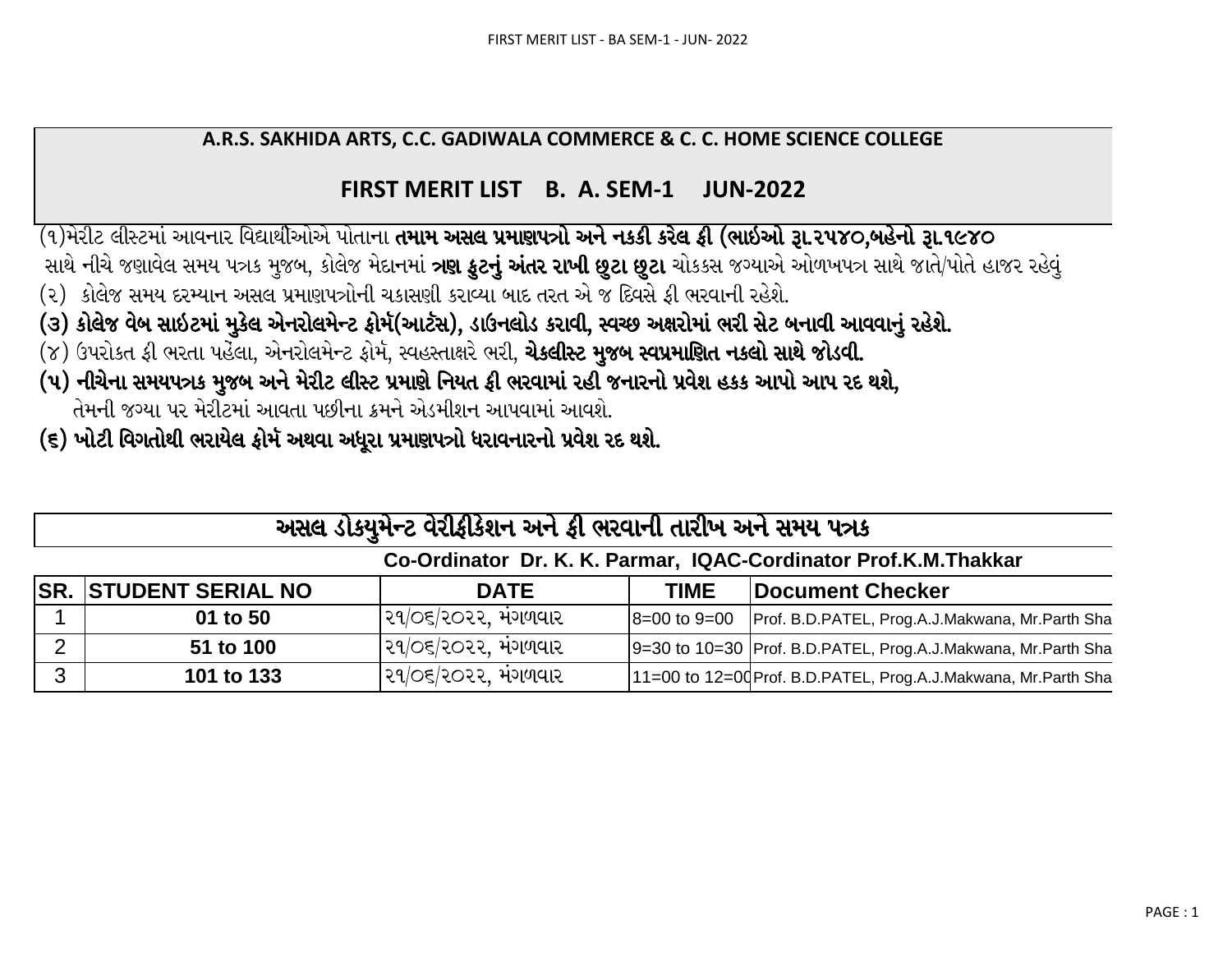| <b>SR</b>      | <b>MERIT Form.</b> |           | <b>Student Name</b>  | <b>Father Name</b>         | <b>Surname</b>                       |    |              |                    |               |      | Ge   Categor   Sub   Hs   Hsc_o   Hsc_t   Hsc_percent   Comp   Main |              |         | Ss <sub>2</sub> |
|----------------|--------------------|-----------|----------------------|----------------------------|--------------------------------------|----|--------------|--------------------|---------------|------|---------------------------------------------------------------------|--------------|---------|-----------------|
| <b>NO</b>      | <b>NO</b>          | <b>No</b> |                      |                            |                                      | nd | $\mathbf{v}$ |                    | _ca c_ btain_ | otal | age                                                                 | $\mathbf{I}$ | 1       |                 |
|                |                    |           |                      |                            | <b>OPEN - BOYS &amp; GIRLS MERIT</b> |    |              |                    |               |      |                                                                     |              |         |                 |
|                |                    | 71        | <b>KAJALBEN</b>      | <b>NANJIBHAI</b>           | <b>SAPARA</b>                        | F  | <b>OBC</b>   | Nill <sub>1</sub>  | 611           | 700  | 87.29                                                               | Hin          | Guj Hin |                 |
| 2              | 2                  | 487       | <b>JYOTIBEN</b>      | CHANDUBH METALIYA          |                                      | F  | <b>OBC</b>   | $Nil$ <sup>1</sup> | 600           | 700  | 85.71                                                               | Hin          | Gui     | Hin             |
| 3              | 3                  | 596       | ISHRADDHABEN         | <b>PRABHUBH</b>            | <b>GABU</b>                          | F  | <b>OBC</b>   | $Nil$ <sup>1</sup> | 599           | 700  | 85.57                                                               | Hin          | Eco     | Poli            |
| 4              | 4                  | 362       | <b>IMIRALBEN</b>     | <b>DEVABHAI</b>            | <b>BHARVAD</b>                       | F  | <b>OBC</b>   | <b>Nil</b>         | 598           | 700  | 85.43                                                               | Hin          | Guj     | Hin             |
| 5              | 5                  |           | 418 NIKUL            | <b>ABHUBHAI</b>            | <b>PARMAR</b>                        | M  | <b>OBC</b>   | <b>Nil</b>         | 597           | 700  | 85.29                                                               | Hin          | Eco     | Hin             |
| 6              | 6                  | 292       | KOMALBEN             | VINODBHAI                  | <b>METALIYA</b>                      | IF | <b>OBC</b>   | $Nil$ <sup>1</sup> | 594           | 700  | 84.86                                                               | Hin          | Guj     | Hin             |
| $\overline{7}$ | $\overline{7}$     | 57        | <b>BHAGIRATHSINH</b> | <b>HITESHBHA ZALA</b>      |                                      | M  | <b>OBC</b>   | $Nil$ <sup>1</sup> | 580           | 700  | 82.86                                                               | Eng          | Eco     | Hin             |
| 8              | 8                  | 359       | IRAHULKUMAR          | <b>THOBHANB</b>            | IPARMAR                              | M  | <b>OBC</b>   | $Nil$ <sup>1</sup> | 580           | 700  | 82.86                                                               | Hin          | Guj     | Hin             |
| 9              | 9                  |           | 563   MEHULBHAI      | <b>RAMANIKB</b>            | <b>DHARAJIY</b>                      |    | M OBC        | $Nil$ <sup>1</sup> | 579           | 700  | 82.71                                                               | Hin          | Guj     | Hin             |
| 10             | 10                 | 117       | INAYANBHAI           | <b>GORDHANB GABU</b>       |                                      |    | M OBC        | $Nil$ <sup>1</sup> | 574           | 700  | 82.00                                                               | Hin          | Guj     | Hin             |
| 11             | 11                 |           | 308 MANSIBEN         | <b>RAMESH</b>              | <b>GABU</b>                          | F  | <b>OBC</b>   | $Nil$ 1            | 574           | 700  | 82.00                                                               | Hin          | Guj     | Hin             |
| 12             | 12                 |           | 246 RAHULBHAI        | RAMESHBH GAMI              |                                      |    | M OBC        | $Nil$ 1            | 573           | 700  | 81.86                                                               | Hin          | Eco     | Hin             |
| 13             | 13                 |           | 538 RUTVIKBHAI       | MUNNABHA METALIYA          |                                      |    | M OBC        | $Nil$ <sup>1</sup> | 571           | 700  | 81.57                                                               | Hin          | Gui     | Hin             |
| 14             | 14                 | 391       | lUGARBHAI            | GHANSHYA  SHIYALIYA M OBC  |                                      |    |              | $Nil$ <sup>1</sup> | 567           | 700  | 81.00                                                               | Hin          | Eco     | Hin             |
| 15             | 15                 | 138       | <b>IPRADIP</b>       | <b>DASHRATH</b>            | <b>HARASOL</b>                       |    | <b>MIOBC</b> | <b>Nill</b>        | 566           | 700  | 80.86                                                               | Hin          | Eco     | Poli            |
| 16             | 16                 |           | 333 POOJABEN         | <b>GANPATBH</b>            | <b>IMETALIYA</b>                     | IF | <b>OBC</b>   | $Nil$ <sup>1</sup> | 566           | 700  | 80.86                                                               | Hin          | Guj     | Hin             |
| 17             | 17                 |           | 560 JAGRUTIBEN       | SHAMJIBHA KOTHARIY F       |                                      |    | <b>OBC</b>   | $Nil$ 1            | 566           | 700  | 80.86                                                               | Hin          | Guj     | Hin             |
| 18             | 18                 | 270       | <b>VISHAL</b>        | <b>JAYESHBH</b>            | <b>PARMAR</b>                        | M  | <b>OBC</b>   | $Nil$ <sup>1</sup> | 563           | 700  | 80.43                                                               | Hin          | Eco     | Poli            |
| 19             | 19                 | 305       | IARTIBEN             | <b>VINODBHAI</b>           | <b>DABHI</b>                         | F  | <b>SC</b>    | $Nil$ <sup>1</sup> | 562           | 700  | 80.29                                                               | Hin          | Guj     | Hin             |
| 20             | 20                 | 374       | <b>NARESHBHAI</b>    | <b>BHAGVANB</b>            | <b>IMEMARIY</b>                      | M  | <b>OBC</b>   | $Nil$ 1            | 562           | 700  | 80.29                                                               | Hin          | Eco     | Hin             |
| 21             | 21                 | 326       | <b>CHHAYABEN</b>     | CHANDUBH IVANALIYA         |                                      | F  | <b>OBC</b>   | <b>Nil</b>         | 560           | 700  | 80.00                                                               | Hin          | Eco     | Hin             |
| 22             | 22                 |           | 422 KARTIK           | NAGAJIBHA MEMAKIY          |                                      | M  | <b>OBC</b>   | $Nil$ 1            | 400           | 500  | 80.00                                                               | Hin          | Guj     | Hin             |
| 23             | 23                 |           | 490 KINJALBEN        | BHARATBH  METALIYA  F  OBC |                                      |    |              | $Nil$ 1            | 559           |      | 700 79.86                                                           | Hin          | Guj Hin |                 |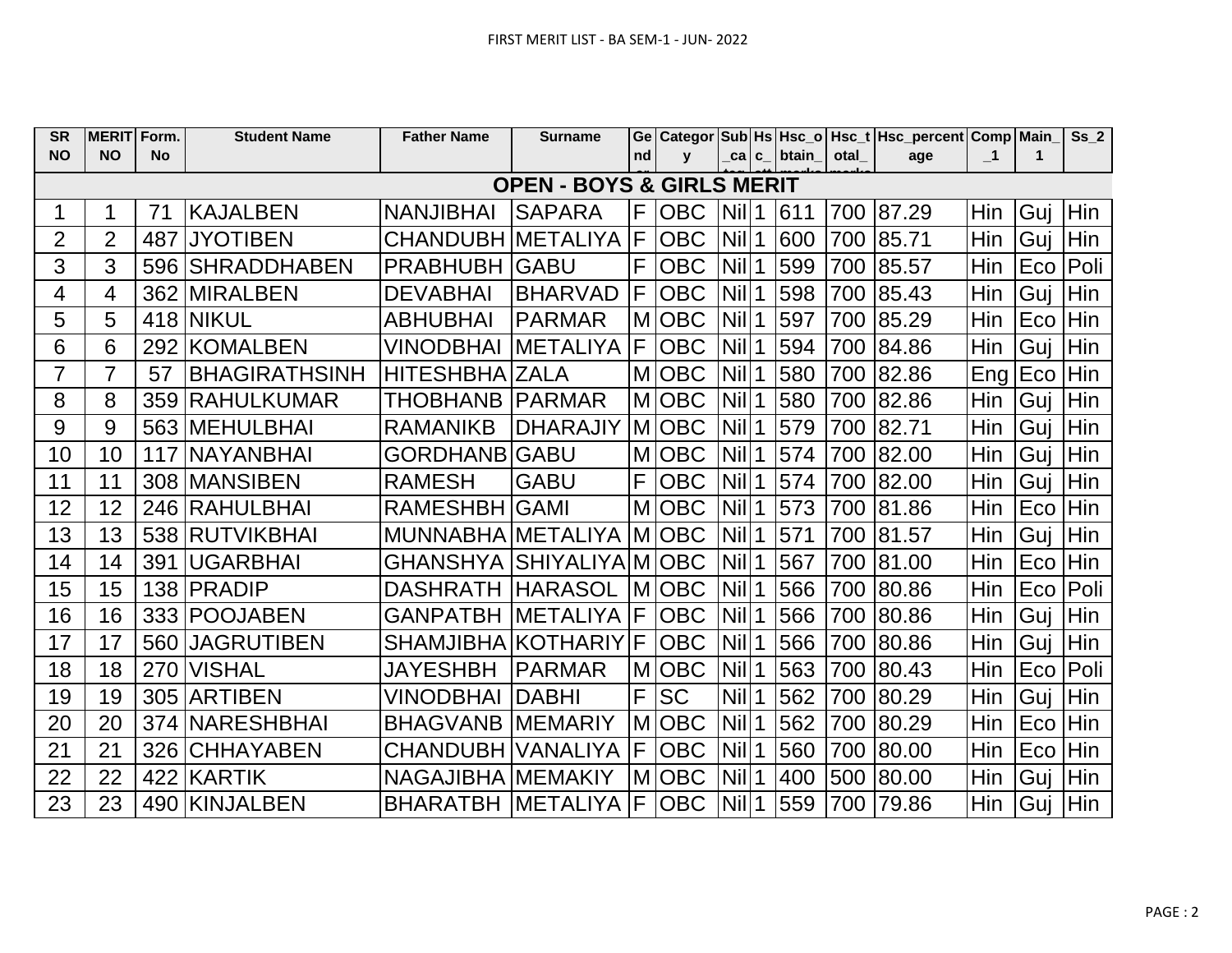| <b>SR</b> | <b>MERIT</b> | Form.     | <b>Student Name</b>  | <b>Father Name</b>         | <b>Surname</b>            | Ge | <b>Categor</b> |                    |             |              |      | Sub Hs Hsc_o   Hsc_t   Hsc_percent   Comp   Main |                         |             | $Ss_2$ |
|-----------|--------------|-----------|----------------------|----------------------------|---------------------------|----|----------------|--------------------|-------------|--------------|------|--------------------------------------------------|-------------------------|-------------|--------|
| <b>NO</b> | <b>NO</b>    | <b>No</b> |                      |                            |                           | nd | $\mathbf{v}$   | _ca   c_           |             | <b>btain</b> | otal | age                                              | $\overline{\mathbf{1}}$ | $\mathbf 1$ |        |
| 24        | 24           |           | 412 CHINTANBHAI      | RAYSANGB   JEJARIYA        |                           |    | M OBC          | Nill1              |             | 557          | 700  | 79.57                                            | Eng   Eco               |             | Poli   |
| 25        | 25           |           | 238 ANAND            | <b>GIDHABHAI</b>           | IDHARAJIY                 |    | MOBC           | <b>Nill</b>        | 1           | 556          | 700  | 79.43                                            | Hin                     | Eco         | Hin    |
| 26        | 26           | 540       | <b>BHUMIKABEN</b>    | <b>BABUBHAI</b>            | <b>METALIYA</b>           | F  | <b>OBC</b>     | <b>Nil</b>         | 1           | 553          | 700  | 79.00                                            | Hin                     | Eco         | Poli   |
| 27        | 27           | 21        | <b>DIPIKA</b>        | <b>GAGJIBHAI</b>           | <b>MORI</b>               | F  | <b>OBC</b>     | Nill <sub>1</sub>  |             | 552          | 700  | 78.86                                            | Hin                     | Guj         | Hin    |
| 28        | 28           | 120       | KINJALBEN            | NILESHBHA METALIYA         |                           | F  | <b>OBC</b>     | Nil                | 1           | 552          | 700  | 78.86                                            | Hin                     | Guj         | Hin    |
| 29        | 29           | 552       | <b>SUNITA</b>        | <b>NANJIBHAI</b>           | <b>VALA</b>               | F  | <b>OBC</b>     | <b>Nil</b>         | 1           | 552          | 700  | 78.86                                            | Hin                     | Guj         | Hin    |
| 30        | 30           |           | 158 bhagirathbhai    | chamanbhai                 | dharajiya                 | M  | Gene           | <b>Nil</b>         | 1           | 551          | 700  | 78.71                                            | Hin                     | Guj         | Hin    |
| 31        | 31           | 209       | <b>PRIYANKABEN</b>   | <b>HARJIBHAI</b>           | <b>KOTHARIY</b>           | F  | <b>OBC</b>     | <b>Nil</b>         |             | 550          | 700  | 78.57                                            | Hin                     | Guj         | Hin    |
| 32        | 32           |           | 385 PIYUSHKUMAR      | <b>SAVJEEBH</b>            | <b>PARMAR</b>             |    | MSC            | <b>Nil</b>         |             | 549          | 700  | 78.43                                            | Hin                     | Guj         | Poli   |
| 33        | 33           | 557       | <b>AMRUT</b>         | <b>DINESHBH</b>            | <b>SAKARIYA</b>           |    | M OBC          | Mi                 |             | 549          | 700  | 78.43                                            | Hin                     | Guj         | Hin    |
| 34        | 34           |           | 449 VIJAYBHAI        | <b>LALJIBHAI</b>           | <b>ZINZUVAD</b>           |    | M OBC          | <b>Nill</b>        | $\mathbf 1$ | 548          | 700  | 78.29                                            | Hin                     | Eco         | Hin    |
| 35        | 35           | 377       | <b>MAYURBHAI</b>     | <b>GATORBHA   METALIYA</b> |                           |    | M OBC          | <b>Nil</b>         | 1           | 546          | 700  | 78.00                                            | Hin                     | Guj         | Hin    |
| 36        | 36           | 607       | <b>JAYPALBHAI</b>    | VIRAMBHAI                  | ANIYALIYA M OBC           |    |                | <b>Nill</b>        | 1           | 546          | 700  | 78.00                                            | Hin                     | Guj         | Hin    |
| 37        | 37           | 389       | <b>YOGESHBHAI</b>    | <b>BHARATBH</b>            | <b>JEJARIYA</b>           |    | <b>MOBC</b>    | <b>Nil</b>         | 1           | 545          | 700  | 77.86                                            | Hin                     | Eco         | Poli   |
| 38        | 38           | 74        | <b>DHARABEN</b>      | <b>SANABHAI</b>            | METALIYA                  | F. | <b>OBC</b>     | $Nil$ 1            |             | 543          | 700  | 77.57                                            | Hin                     | Guj         | Hin    |
| 39        | 39           | 170       | KINJALBEN            | <b>RANCHHOD</b>            | <b>GOHIL</b>              | F  | <b>OBC</b>     | <b>Nil</b>         | 1           | 543          | 700  | 77.57                                            | Hin                     | Eco         | Hin    |
| 40        | 40           | 73        | <b>CHHAYABEN</b>     | <b>GHANSHYA VAHANI</b>     |                           | F  | <b>OBC</b>     | <b>Nil</b>         |             | 542          | 700  | 77.43                                            | Hin                     | Guj         | Hin    |
| 41        | 41           | 330       | <b>VIJAYBHAI</b>     | JAGDISHBH   VATUKIYA       |                           |    | <b>MOBC</b>    | Nil                |             | 542          | 700  | 77.43                                            | Hin                     | Eco         | Poli   |
| 42        | 42           |           | 595 NARENDRABHAI     | AMBARAMB VADEKHA           |                           |    | <b>MOBC</b>    | <b>Nil</b>         | 1           | 542          | 700  | 77.43                                            | Hin                     | Guj         | Hin    |
| 43        | 43           |           | 514 MAHIRABEN        | <b>ABDULSHA</b>            | <b>SHAMDAR</b>            | F  | <b>OBC</b>     | Mi                 |             | 540          | 700  | 77.14                                            | Hin                     | Guj         | Hin    |
|           |              |           |                      |                            | <b>OPEN - GIRLS MERIT</b> |    |                |                    |             |              |      |                                                  |                         |             |        |
| 44        | 44           | 411       | <b>PAYALBEN</b>      | <b>MANHARBH VADEKHA</b>    |                           | F  | <b>OBC</b>     | $Nil$ <sup>1</sup> |             | 538          | 700  | 76.86                                            | Hin                     | Guj         | Hin    |
| 45        | 48           | 282       | <b>DHARMISTHABEN</b> | <b>BABUBHAI</b>            | <b>KATUDIYA</b>           | F  | <b>OBC</b>     | <b>Nil</b>         | 1           | 537          | 700  | 76.71                                            | Hin                     | Guj         | Hin    |
| 46        | 53           |           | 366 RADHIKA          | CHAMANBH GANJELIY          |                           | IF | <b>OBC</b>     | <b>Nil</b>         |             | 534          | 700  | 76.29                                            | Hin                     | Guj         | Hin    |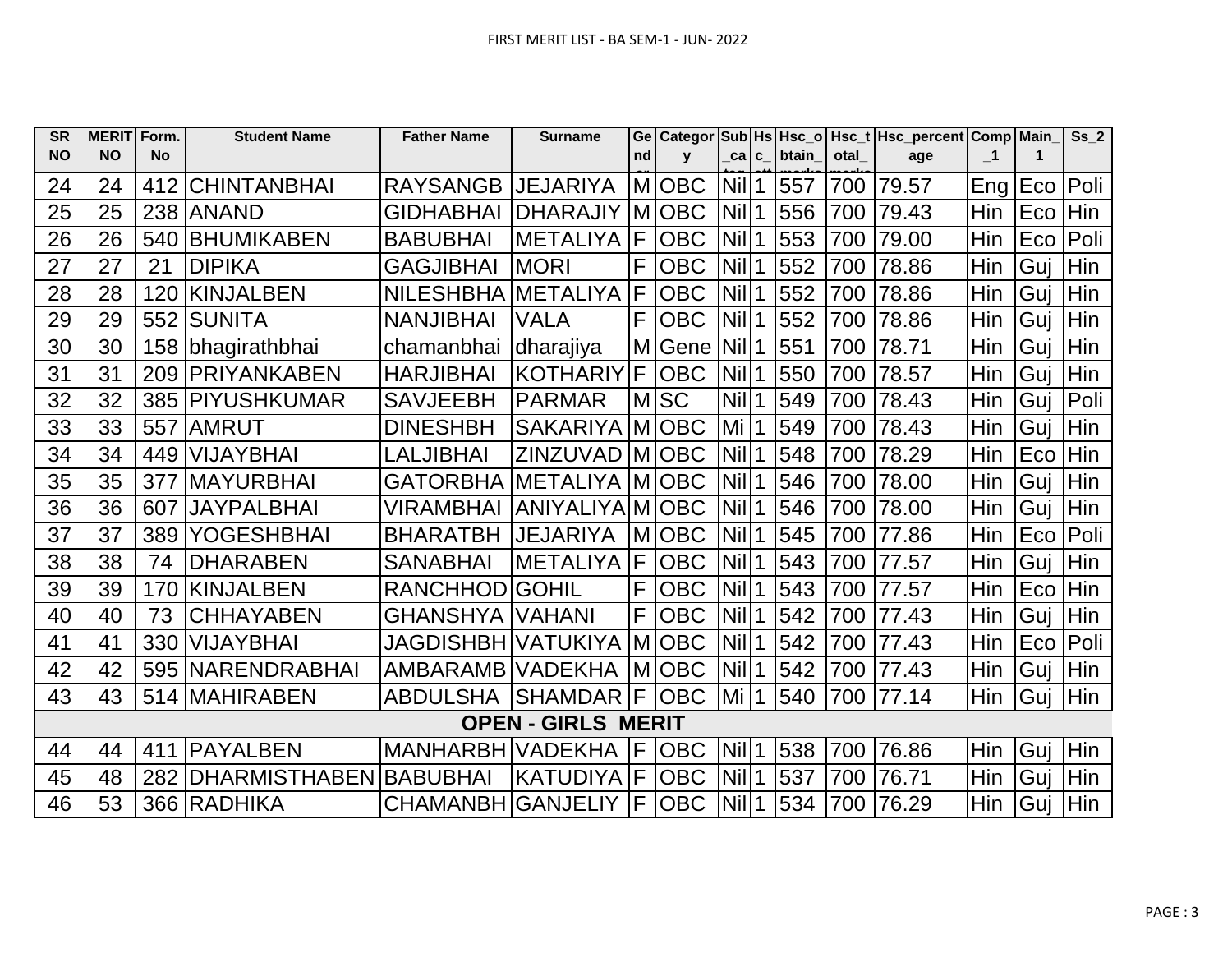| <b>SR</b> | <b>MERIT</b> | Form.     | <b>Student Name</b>   | <b>Father Name</b>       | <b>Surname</b>                  | Ge | <b>Categor</b> |                    |             |       |      | Sub Hs Hsc_o   Hsc_t   Hsc_percent   Comp   Main_ |              |     | Ss <sub>2</sub> |
|-----------|--------------|-----------|-----------------------|--------------------------|---------------------------------|----|----------------|--------------------|-------------|-------|------|---------------------------------------------------|--------------|-----|-----------------|
| <b>NO</b> | <b>NO</b>    | <b>No</b> |                       |                          |                                 | nd | $\mathbf v$    | _ca│c_             |             | btain | otal | age                                               | $\mathbf{I}$ | 1   |                 |
| 47        | 55           |           | 457 URVISHABEN        | <b>NATVARLA</b>          | IPANARA                         | F  | <b>SC</b>      | Nill1              |             | 532   | 700  | 76.00                                             | Hin          | Eco | Hin             |
| 48        | 56           | 261       | <b>IMAMTABEN</b>      | <b>GORDHANB BUTIYA</b>   |                                 | F  | <b>OBC</b>     | <b>Nill</b>        | $\mathbf 1$ | 529   | 700  | 75.57                                             | Hin          | Guj | Hin             |
| 49        | 57           | 332       | <b>DIVYABEN</b>       | AMBARAMB METALIYA        |                                 | F  | <b>OBC</b>     | <b>Nil</b>         | 1           | 529   | 700  | 75.57                                             | Hin          | Guj | Hin             |
| 50        | 60           |           | 260 KAILASHBEN        | <b>RAMESHBH</b>          | <b>CHIHALA</b>                  | F  | <b>OBC</b>     | $Nil$ 1            |             | 528   | 700  | 75.43                                             | Hin          | Eco | Hin             |
| 51        | 61           |           | 414 ARTI              | <b>RAMNIKBH</b>          | <b>GAMI</b>                     | F  | <b>OBC</b>     | Nil 1              |             | 528   | 700  | 75.43                                             | Hin          | Guj | Poli            |
| 52        | 65           | 249       | IPAYALBEN             | <b>KARAMSHI</b>          | <b>METALIYA</b>                 | F  | <b>OBC</b>     | <b>Nil</b>         | 1           | 523   | 700  | 74.71                                             | Hin          | Gui | Hin             |
| 53        | 68           | 383       | <b>VAISHALIBEN</b>    | <b>NARESHBH</b>          | <b>VANALIYA</b>                 | F  | <b>OBC</b>     | <b>Nil</b>         | 1           | 522   | 700  | 74.57                                             | Hin          | Eco | Hin             |
| 54        | 71           |           | <b>180 KIRTI</b>      | <b>MUKESHBH MANGANI</b>  |                                 | F  | <b>OBC</b>     | <b>Nil</b>         |             | 519   | 700  | 74.14                                             | Hin          | Gui | Hin             |
| 55        | 73           | 521       | <b>ANJALIBEN</b>      | <b>CHANDUBH SANGANI</b>  |                                 | F  | <b>OBC</b>     | <b>Nil</b>         | 1           | 518   | 700  | 74.00                                             | Eng          | Eco | Hin             |
| 56        | 77           | 561       | <b>KINJALBEN</b>      | <b>RAMESHBH MENIYA</b>   |                                 | F  | <b>OBC</b>     | <b>Nil</b>         | 1           | 515   | 700  | 73.57                                             | Hin          | Guj | Hin             |
| 57        | 81           |           | 368 SAROJBEN          | <b>HIMATBHAI</b>         | <b>VADEKHA</b>                  | F  | <b>OBC</b>     | $Nil$ <sup>1</sup> |             | 514   | 700  | 73.43                                             | Hin          | Guj | Hin             |
| 58        | 89           | 306       | <b>VAISHALIBEN</b>    | MAHENDRA PADHARE         |                                 | F  | <b>OBC</b>     | <b>Nil</b>         | 1           | 506   | 700  | 72.29                                             | Hin          | Guj | Hin             |
| 59        | 92           | 91        | IKRUPALIBA            | <b>RAMDEVSI</b>          | <b>RANA</b>                     | F  | Gene           | Nill <sub>1</sub>  |             | 504   | 700  | 72.00                                             | Hin          | Gui | Hin             |
| 60        | 93           |           | 228 APEXABA           | <b>MADANSIN</b>          | <b>ZALA</b>                     | F  | Gene           | <b>Nil</b>         | 1           | 539   | 750  | 71.87                                             | Hin          | Eco | Hin             |
| 61        | 101          |           | 613 BHAGAVATIBEN      | <b>NAVGHANB KOSANIYA</b> |                                 | F  | <b>OBC</b>     | $Nil$ <sup>1</sup> |             | 501   | 700  | 71.57                                             | Hin          | Eco | Hin             |
| 62        | 102          |           | 446 ANJALIBEN         | <b>LALUBHA</b>           | <b>ZALA</b>                     | F  | <b>OBC</b>     | <b>Nil</b>         | 1           | 500   | 700  | 71.43                                             | Eng          | Guj | Poli            |
| 63        | 103          | 482       | <b>VIDHIBEN</b>       | <b>SANJAYBH</b>          | <b>IMAHETA</b>                  | F  | Gene           | <b>Nill</b>        | 1           | 500   | 700  | 71.43                                             | Eng!         | Guj | Poli            |
| 64        | 104          | 499       | <b>JANJANABA</b>      | <b>MAHAVIRSI</b>         | <b>RANA</b>                     | F  | Gene           | <b>Nill</b>        |             | 500   | 700  | 71.43                                             | Hin          | Eco | Hin             |
| 65        | 105          | 431       | IHARSHADBA            | <b>ABHERAJSI</b>         | <b>RANA</b>                     | F  | <b>EWS</b>     | <b>Nill</b>        | 1           | 535   | 750  | 71.33                                             | Hin          | Guj | Hin             |
| 66        | 107          | 181       | <b>POOJABEN</b>       | <b>DINESHBH</b>          | <b>GAMI</b>                     | F  | <b>OBC</b>     | Nill1              |             | 498   | 700  | 71.14                                             | Hin          | Gui | Hin             |
|           |              |           |                       |                          | <b>OPEN - HANDICAPPED MERIT</b> |    |                |                    |             |       |      |                                                   |              |     |                 |
| 67        | 348          |           | 145 ANIRUDDHSINH      | <b>BALVANTSI</b>         | <b>IMAKWAN</b>                  |    | M OBC          | $Nil$ <sup>1</sup> |             | 413   | 750  | 55.07                                             | Hin          | Gui | Hin             |
| 68        | 398          | 160       | <b>KIRPALSINH</b>     | <b>VIJAYSINH</b>         | <b>PARMAR</b>                   | M  | <b>OBC</b>     | <b>Nil</b>         | 1           | 364   | 700  | 52.00                                             | Hin          | Eco | Hin             |
| 69        |              |           | 433   262   SUNILBHAI | MANHARBH METALIYA        |                                 |    | M OBC          | $\mathsf{P}$       | 1           | 343   | 700  | 49.00                                             | Hin          | Guj | Hin             |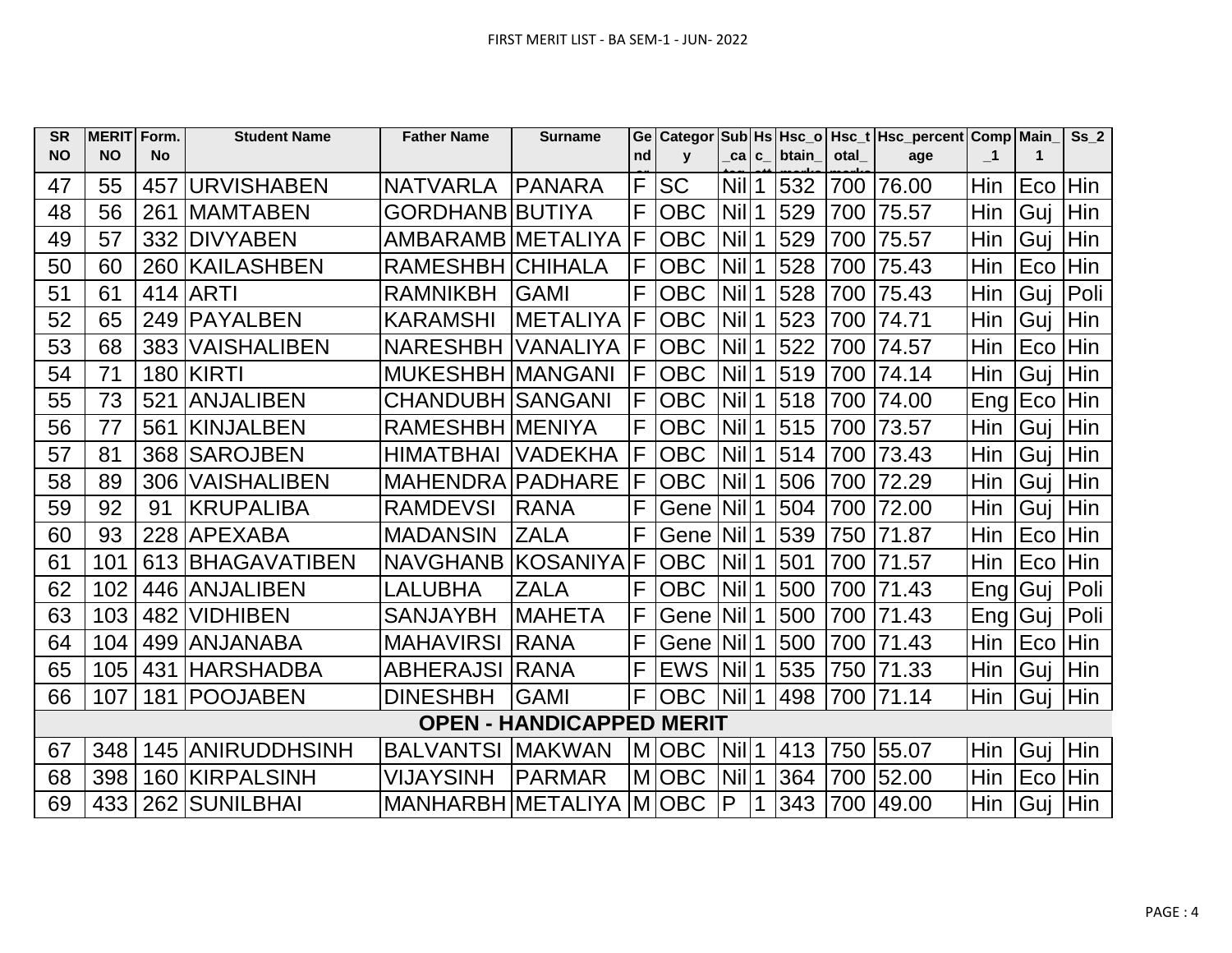| <b>SR</b> | <b>MERIT Form.</b>                |           | <b>Student Name</b>  | <b>Father Name</b>                     | <b>Surname</b>        |    |              |                                  |   |              |      | Ge   Categor   Sub   Hs   Hsc_o   Hsc_t   Hsc_percent   Comp   Main_ |                         |                 | Ss <sub>2</sub> |
|-----------|-----------------------------------|-----------|----------------------|----------------------------------------|-----------------------|----|--------------|----------------------------------|---|--------------|------|----------------------------------------------------------------------|-------------------------|-----------------|-----------------|
| <b>NO</b> | <b>NO</b>                         | <b>No</b> |                      |                                        |                       | nd | $\mathbf{V}$ | $\lfloor ca \rfloor$ c $\lfloor$ |   | <b>btain</b> | otal | age                                                                  | $\overline{\mathbf{1}}$ | 1               |                 |
|           |                                   |           |                      | <b>ECONOMICAL WEAKER SECTION (EWS)</b> |                       |    |              |                                  |   |              |      |                                                                      |                         |                 |                 |
| 70        | 82                                |           | 266 YOGIRAJSINH      | <b>RAJENDRA</b>                        | <b>RANA</b>           |    | <b>MEWS</b>  | $Nil$ 1                          |   | 513          | 700  | 73.29                                                                | Hin                     | Eco             | <b>Hin</b>      |
| 71        | 98                                | 10        | <b>YASHDIPSINH</b>   | <b>MANHARSI</b>                        | <b>RANA</b>           |    | <b>MEWS</b>  | <b>Nil</b>                       | 1 | 501          | 700  | 71.57                                                                | Hin                     | Eco             | Hin             |
| 72        | 106                               | 257       | <b>YOGIRAJSINH</b>   | <b>MANOHARS ZALA</b>                   |                       |    | <b>MEWS</b>  | <b>Nil</b>                       |   | 499          | 700  | 71.29                                                                | Hin                     | Eco             | Hin             |
| 73        | 142                               |           | 133 RAVIRAJSINH      | <b>GULABSINH JHALA</b>                 |                       |    | <b>MEWS</b>  | <b>Nil</b>                       |   | 484          | 700  | 69.14                                                                | Eng                     | Guj             | Hin             |
| 74        | 152                               |           | 432   ROSHANIBA      | <b>ARVINDSIN</b>                       | <b>ZALA</b>           | F  | <b>EWS</b>   | <b>Nil</b>                       |   | 509          | 750  | 67.87                                                                | Hin                     | Guj             | Hin             |
| 75        | 184                               | 438       | <b>ITEJALBA</b>      | <b>DILIPSINH</b>                       | <b>ZALA</b>           | F  | <b>EWS</b>   | Nil                              |   | 458          | 700  | 65.43                                                                | Hin                     | Guj             | Hin             |
| 76        | 260                               | 75        | <b>OMDEVSINH</b>     | <b>KISHORSIN</b>                       | <b>JADEJA</b>         |    | <b>MEWS</b>  | Nil                              |   | 449          | 750  | 59.87                                                                | Hin                     | Guj             | Poli            |
| 77        | 291                               | 24        | <b>VISHVARAJSINH</b> | <b>DILIPSINH</b>                       | <b>ZALA</b>           |    | <b>MEWS</b>  | Nil                              |   | 408          | 700  | 58.29                                                                | Hin                     | Eco             | Poli            |
| 78        | 295                               | 448       | <b>PARTHRAJSINH</b>  | <b>RAJENDRA</b>                        | <b>ZALA</b>           |    | <b>MEWS</b>  | <b>Nil</b>                       |   | 408          | 700  | 58.29                                                                | Hin                     | Eco             | Poli            |
| 79        | 304                               |           | 500 SHIVANIBA        | <b>VIRBHADR</b>                        | <b>PARMAR</b>         | F  | <b>EWS</b>   | Nill1                            |   | 404          |      | 700 57.71                                                            |                         | Eng   Eco   Hin |                 |
|           | <b>OBC BOYS &amp; GIRLS MERIT</b> |           |                      |                                        |                       |    |              |                                  |   |              |      |                                                                      |                         |                 |                 |
| 80        | 45                                | 84        | <b>HARESH</b>        | KARANBHAIMIR                           |                       |    | M OBC        | <b>Nil</b>                       |   | 537          | 700  | 76.71                                                                | Hin                     | Guj             | Hin             |
| 81        | 46                                |           | 106 RONAKBHAI        | <b>VIKRAMBH</b>                        | <b>GABU</b>           |    | <b>MOBC</b>  | <b>Nil</b>                       |   | 537          | 700  | 76.71                                                                | Hin                     | Guj             | Hin             |
| 82        | 47                                |           | 276 YOGESHBHAI       | <b>JAGDISHBH ZAPADIYA</b>              |                       |    | M OBC        | <b>Nil</b>                       |   | 537          | 700  | 76.71                                                                | Hin                     | Guj             | Poli            |
| 83        | 49                                | 471       | <b>ASHOKBHAI</b>     | <b>AJMALBHAI</b>                       | <b>DHARAJIY</b>       |    | <b>MOBC</b>  | Nil                              |   | 537          | 700  | 76.71                                                                | Hin                     | Eco             | Hin             |
| 84        | 51                                | 497       | <b>AJAYBHAI</b>      | <b>ARVINDBH</b>                        | IIVORIYA              |    | MOBC         | Nil                              |   | 535          | 700  | 76.43                                                                | Eng <sub> </sub>        | Guj             | Poli            |
| 85        | 52                                | 312       | <b>AJAYBHAI</b>      | <b>RASIKBHAI</b>                       | <b>DHARAJIY</b>       |    | <b>MOBC</b>  | Nil                              |   | 534          | 700  | 76.29                                                                | Hin                     | Guj             | Hin             |
| 86        | 54                                | 44        | <b>HARPALBHAI</b>    | MUKESHBH KATHEKIY MOBC                 |                       |    |              | Nil                              |   | 533          | 700  | 76.14                                                                | Hin                     | Guj             | Hin             |
| 87        | 58                                |           | 382 ALPESH           | <b>GHANSYAM</b>                        | <b>DHARAJIY</b>       |    | MOBC         | S                                |   | 529          | 700  | 75.57                                                                | Hin                     | Guj             | Hin             |
| 88        | 59                                |           | 103 KISHAN           | <b>NAGARBHA MER</b>                    |                       |    | MOBC         | Nil                              |   | 528          | 700  | 75.43                                                                | Hin                     | Eco             | Poli            |
| 89        | 63                                |           | 628 RANJITBHAI       | <b>LIMBABHAI</b>                       | <b>SHEKH</b>          |    | M OBC        | Nil                              |   | 528          | 700  | 75.43                                                                | Hin                     | Gui             | Hin             |
| 90        | 64                                | 562       | <b>VISHNUBHAI</b>    | <b>FALJIBHAI</b>                       | <b>METALIYA M OBC</b> |    |              | <b>Nil</b>                       |   | 527          | 700  | 75.29                                                                | Hin                     | Guj             | Poli            |
| 91        | 66                                |           | 358 MAHESH           | <b>DAYABHAI</b>                        | SHIYALIYA M OBC       |    |              | <b>Nil</b>                       |   | 523          | 700  | 74.71                                                                | Hin                     | Guj             | Hin             |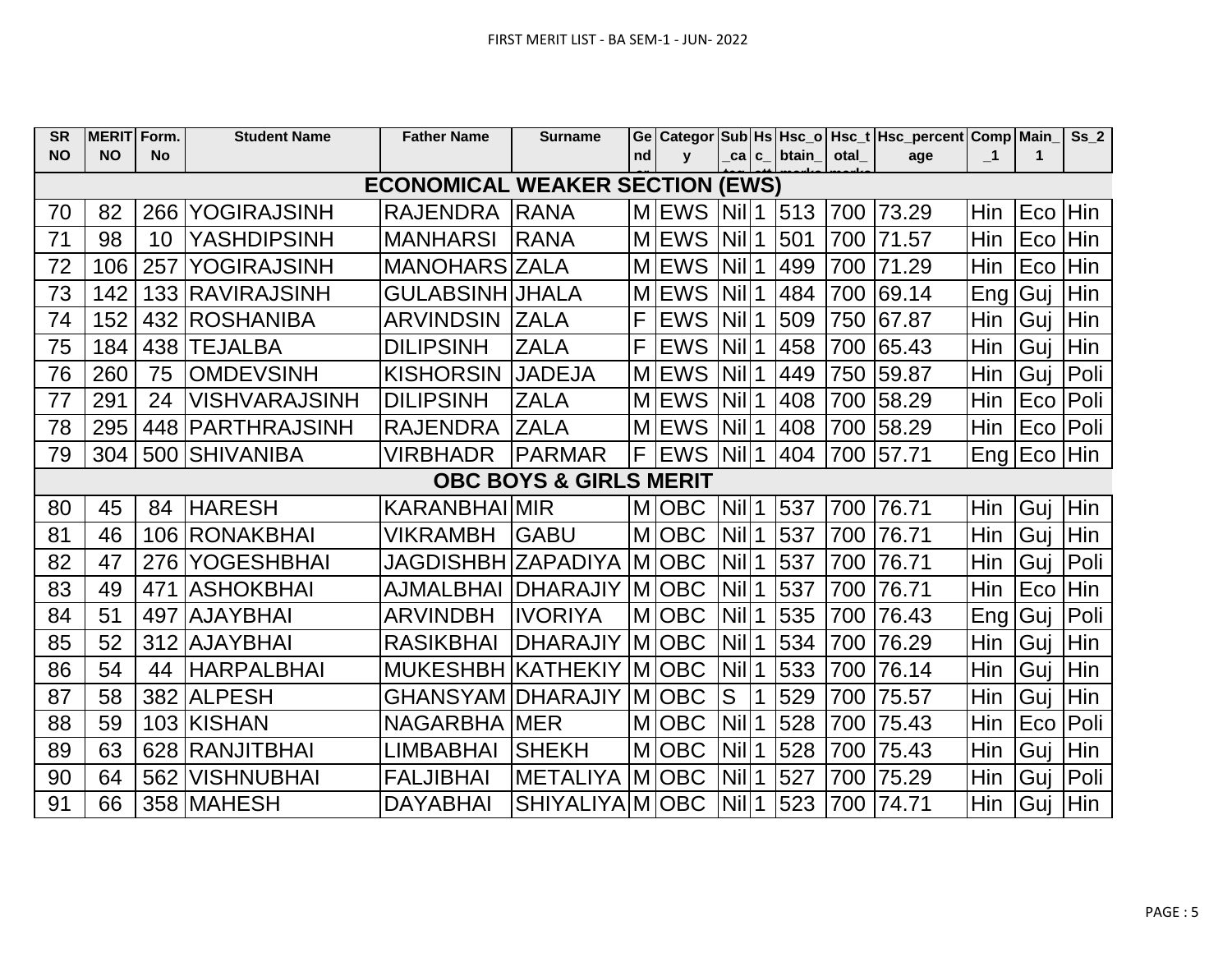| <b>SR</b> | <b>MERIT</b> | Form.          | <b>Student Name</b> | <b>Father Name</b>       | <b>Surname</b>         |    | Ge   Categor |                          |             |              |      | Sub Hs Hsc_o   Hsc_t   Hsc_percent   Comp   Main |                  |             | Ss <sub>2</sub> |
|-----------|--------------|----------------|---------------------|--------------------------|------------------------|----|--------------|--------------------------|-------------|--------------|------|--------------------------------------------------|------------------|-------------|-----------------|
| <b>NO</b> | <b>NO</b>    | <b>No</b>      |                     |                          |                        | nd | $\mathbf{V}$ | ca c                     |             | <b>btain</b> | otal | age                                              | $\mathbf{I}$     | $\mathbf 1$ |                 |
| 92        | 69           |                | 280 SANDIP          | <b>LALJIBHAI</b>         | <b>GOHIL</b>           |    | M OBC        | $Nil$ 1                  |             | 521          | 700  | 74.43                                            | Hin              | Eco         | Poli            |
| 93        | 70           |                | 588 BHARATBHAI      | <b>ARJANBHAI</b>         | DHORALIY MOBC          |    |              | $Nil$ <sup>1</sup>       |             | 521          | 700  | 74.43                                            | Hin              | Guj         | Hin             |
| 94        | 72           |                | 454 ROHITBHAI       | <b>DILIPBHAI</b>         | DHORALIY M   OBC       |    |              | $Nil$ 1                  |             | 519          | 700  | 74.14                                            | Hin              | Eco         | Hin             |
| 95        | 75           |                | 248 AJAY            | <b>DUDABHAI</b>          | LAMBARIY               |    | M OBC        | $Nil$ 1                  |             | 516          | 700  | 73.71                                            | Hin              | Guj         | Hin             |
| 96        | 76           |                | 496 SANJAYBHAI      | <b>MUKESHBH IVORIYA</b>  |                        |    | M OBC        | Nil                      | 1           | 516          | 700  | 73.71                                            | Eng!             | Guj         | Poli            |
| 97        | 78           |                | 600 SUNILBHAI       | VINODBHAI                | JALALPAR MOBC          |    |              | <b>Nil</b>               | 1           | 515          | 700  | 73.57                                            | Hin              | Guj         | Hin             |
| 98        | 80           |                | 319 AJAYBHAI        | SATISHBHA DHARAJIY MOBC  |                        |    |              | <b>Nil</b>               | 1           | 514          | 700  | 73.43                                            | Hin              | Eco         | Poli            |
| 99        | 83           | 129            | <b>MANOHARBHAI</b>  | <b>AMITBHAI</b>          | <b>CHIHALA</b>         |    | <b>MOBC</b>  | S                        |             | 510          | 700  | 72.86                                            | Hin              | Guj         | Hin             |
| 100       | 84           | $\overline{4}$ | <b>KARTIKBHAI</b>   | <b>BHARATBH</b>          | <b>SARVAIYA</b>        |    | M OBC        | <b>Nil</b>               |             | 509          | 700  | 72.71                                            | Hin              | Eco         | Hin             |
| 101       | 85           | 46             | <b>ROHITKUMAR</b>   | RATNABHAI KATUDIYA       |                        |    | <b>MOBC</b>  | Nill1                    |             | 509          | 700  | 72.71                                            | Hin              | Guj         | Hin             |
| 102       | 86           |                | 310 SHAKTIBHAI      | <b>GOVINDBH</b>          | <b>ALGOTAR</b>         |    | <b>MOBC</b>  | <b>Nil</b>               | $\mathbf 1$ | 509          | 700  | 72.71                                            | Hin              | Guj         | Hin             |
| 103       | 87           | 421            | <b>MAYPATBHAI</b>   | <b>MANSUKBH MENIYA</b>   |                        |    | M OBC        | Nil                      | 1           | 509          | 700  | 72.71                                            | Hin              | Guj         | Hin             |
| 104       | 88           |                | 316 SANJAYBHAI      | RANCHHOD DHARAJIY        |                        |    | <b>MOBC</b>  | Nill1                    |             | 507          | 700  | 72.43                                            | Hin              | Guj         | Poli            |
| 105       | 90           |                | 440 RAVIBHAI        | <b>GELABHAI</b>          | <b>SINDHAV</b>         |    | M OBC        | <b>Nil</b>               |             | 506          | 700  | 72.29                                            | Hin              | Eco         | Poli            |
| 106       | 91           |                | 212 NAYANBHAI       | <b>BHARATBH</b>          | <b>VADEKHA</b>         |    | M OBC        | $\left $ Nil $\right $ 1 |             | 505          | 700  | 72.14                                            | Hin              | Guj         | Hin             |
|           |              |                |                     |                          | <b>OBC GIRLS MERIT</b> |    |              |                          |             |              |      |                                                  |                  |             |                 |
| 107       | 108          | 241            | <b>BHAVNABEN</b>    | <b>ZINABHAI</b>          | <b>METALIYA</b>        | IF | <b>OBC</b>   | $Nil$ <sup>1</sup>       |             | 497          | 700  | 71.00                                            | Hin              | Guj         | Hin             |
| 108       | 109          |                | 409 PAYALBEN        | <b>DILEEPBHA ROJASAR</b> |                        | F  | <b>OBC</b>   | $Nil$ <sup>1</sup>       |             | 497          | 700  | 71.00                                            | Eng <sup>1</sup> | Guj         | Hin             |
| 109       | 110          |                | 488 BHAVNABEN       | CHAMANBH   METALIYA      |                        | F  | <b>OBC</b>   | Nill1                    |             | 497          | 700  | 71.00                                            | Hin              | Guj         | Hin             |
| 110       | 112          |                | 105 NILAMBEN        | <b>VINODBHAI</b>         | ICHAUHAN               | F  | <b>OBC</b>   | <b>Nil</b>               | $\mathbf 1$ | 496          | 700  | 70.86                                            | Hin              | Guj         | Hin             |
| 111       | 114          | 610            | <b>DIPIKABEN</b>    | DHEERUBH IMAKVANA        |                        | F  | <b>OBC</b>   | <b>Nil</b>               | $\mathbf 1$ | 496          | 700  | 70.86                                            | Hin              | Eco         | Poli            |
| 112       | 116          | 322            | <b>VANITABEN</b>    | RAGHUBHA VADEKHA         |                        | F  | <b>OBC</b>   | <b>Nill</b>              | $\mathbf 1$ | 495          | 700  | 70.71                                            | Hin              | Guj         | Hin             |
| 113       | 117          |                | 545 MITALBEN        | RAMESHBH CHIHLA          |                        | F  | <b>OBC</b>   | $Nil$ <sup>1</sup>       |             | 495          | 700  | 70.71                                            | Hin              | Guj         | Hin             |
| 114       |              |                | 118 617 HETALBEN    | <b>NAVGHANB KOSANIYA</b> |                        | F. | <b>OBC</b>   | $Nil$ <sup>1</sup>       |             | 495          | 700  | 70.71                                            | Hin              | Eco         | Hin             |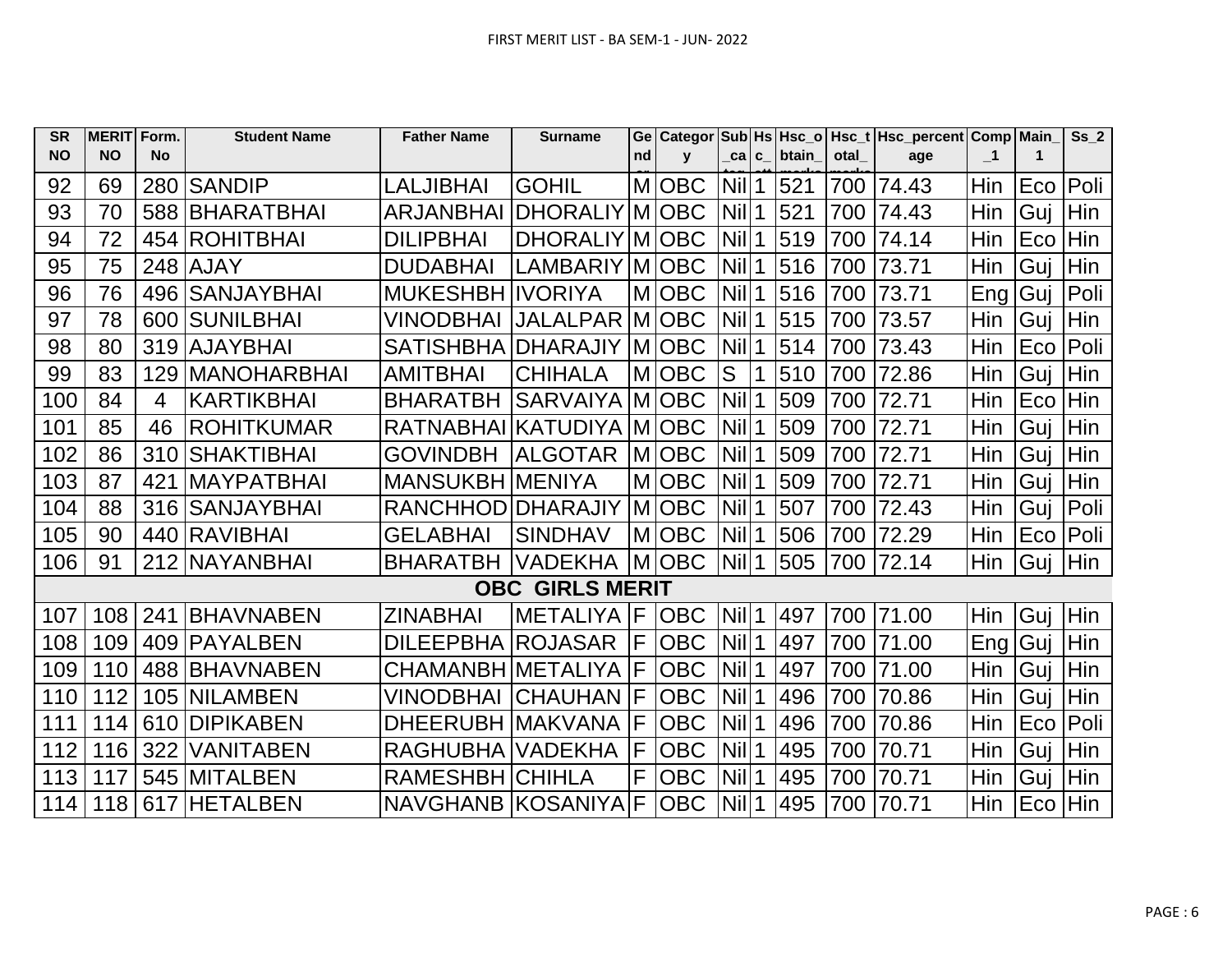| <b>SR</b> | MERIT Form.                               |           | <b>Student Name</b> | <b>Father Name</b>                            | <b>Surname</b>          |    |              |            |  |       |      | Ge   Categor   Sub   Hs   Hsc_o   Hsc_t   Hsc_percent   Comp   Main_ |                            |           | Ss <sub>2</sub> |
|-----------|-------------------------------------------|-----------|---------------------|-----------------------------------------------|-------------------------|----|--------------|------------|--|-------|------|----------------------------------------------------------------------|----------------------------|-----------|-----------------|
| <b>NO</b> | <b>NO</b>                                 | <b>No</b> |                     |                                               |                         | nd | $\mathbf{v}$ | _ca c_     |  | btain | otal | age                                                                  | $\overline{\phantom{0}}$ 1 | 1         |                 |
| 115       | 120                                       |           | 175 RINKUBEN        | PREMJIBHA KATUDIYA                            |                         | IF | <b>OBC</b>   | <b>Nil</b> |  | 494   | 700  | 70.57                                                                | Hin                        | Guj       | Hin             |
| 116       | 122                                       |           | 462 MITTALBEN       | <b>LAKHMANB</b>                               | <b>METALIYA F</b>       |    | <b>OBC</b>   | Nil        |  | 494   | 700  | 70.57                                                                | Hin                        | Guj       | Poli            |
| 117       | 126                                       | 357       | <b>BHAKTIBEN</b>    | <b>KIRITBHAI</b>                              | <b>PARMAR</b>           | F  | <b>OBC</b>   | <b>Nil</b> |  | 493   | 700  | 70.43                                                                | Hin                        | Guj       | Hin             |
| 118       | 128                                       | 20        | <b>NIKITA</b>       | <b>RAMESHBH MORI</b>                          |                         | F  | <b>OBC</b>   | <b>Nil</b> |  | 492   | 700  | 70.29                                                                | <b>Hin</b>                 | Guj       | Hin             |
| 119       | 129                                       | 64        | <b>ARTIBEN</b>      | <b>DHEERUBH</b>                               | IGUNDIYA                | F  | <b>OBC</b>   | <b>Nil</b> |  | 492   | 700  | 70.29                                                                | Hin                        | Guj       | Hin             |
| 120       | 132                                       | 72        | <b>SIDDHIBEN</b>    | <b>GHANSHYA ZARMARIY F</b>                    |                         |    | <b>OBC</b>   | <b>Nil</b> |  | 491   | 700  | 70.14                                                                | Hin                        | Guj       | Hin             |
| 121       | 133                                       |           | 168 SEJALBEN        | <b>MANSUKHB GHODAKI</b>                       |                         | F  | <b>OBC</b>   | <b>Nil</b> |  | 491   | 700  | 70.14                                                                | Hin                        | Gui       | Hin             |
|           | <b>OBC - PHYSICALLY HANDICAPPED MERIT</b> |           |                     |                                               |                         |    |              |            |  |       |      |                                                                      |                            |           |                 |
|           |                                           |           |                     |                                               |                         |    |              |            |  |       |      |                                                                      |                            |           |                 |
|           | <b>S.C. BOYS &amp; GIRLS MERIT</b>        |           |                     |                                               |                         |    |              |            |  |       |      |                                                                      |                            |           |                 |
| 122       | 50                                        |           | 286 DINESHBHAI      | <b>MANJIBHAI</b>                              | MAKVANA MISC            |    |              | <b>Nil</b> |  | 535   | 700  | 76.43                                                                | Hin                        | Guj       | Poli            |
| 123       | 74                                        | 523       | <b>VIJAYBHAI</b>    | <b>PARSHOTT</b>                               | <b>VAGHELA</b>          |    | MSC          | <b>Nil</b> |  | 517   | 700  | 73.86                                                                | Eng   Guj                  |           | Hin             |
| 124       | 79                                        |           | 116 JIGARBHAI       | <b>TRIBHOVA</b>                               | <b>RATHOD</b>           |    | MSC          | <b>Nil</b> |  | 514   | 700  | 73.43                                                                |                            | Eng   Eco | Hin             |
| 125       | 119                                       |           | 525 ISHABEN         | <b>KANUBHAI</b>                               | <b>AAYAR</b>            | F  | <b>SC</b>    | <b>Nil</b> |  | 530   | 750  | 70.67                                                                | Hin                        | Eco       | Hin             |
| 126       | 121                                       |           | 458 UMESHKUMAR      | <b>NATVARLA</b>                               | <b>PANARA</b>           |    | <b>MISC</b>  | <b>Nil</b> |  | 494   | 700  | 70.57                                                                | Hin                        | Eco       | <b>Hin</b>      |
| 127       | 124                                       |           | 190   PRADIPBHAI    | <b>VINODBHAI</b>                              | <b>IMAKWAN</b>          |    | MSC          | <b>Nil</b> |  | 493   | 700  | 70.43                                                                |                            | Eng   Eco | Poli            |
| 128       | 137                                       |           | 242 POOJABEN        | <b>RAJUBHAI</b>                               | <b>VANIYA</b>           |    | F SC         | <b>Nil</b> |  | 489   |      | 700 69.86                                                            | Hin                        | Eco Hin   |                 |
| 129       | 139                                       |           | 542 NARENDRABHAI    | <b>CHATURBH</b>                               | RATHOD                  |    | <b>MSC</b>   | $Nil$ 1    |  | 486   |      | 700 69.43                                                            | Hin                        | Guj       | Poli            |
|           |                                           |           |                     |                                               | <b>S.C. GIRLS MERIT</b> |    |              |            |  |       |      |                                                                      |                            |           |                 |
| 130       | 151                                       |           | 406 GAYATRIBEN      | <b>DANJIBHAI</b>                              | <b>SOLANKI</b>          | IF | <b>SC</b>    | <b>Nil</b> |  | 477   |      | 700 68.14                                                            | Hin                        | Guj       | Poli            |
| 131       | 179                                       |           | 240 SONALBEN        | <b>NARANBHA</b>                               | <b>VAGHELA</b>          | F  | <b>SC</b>    | <b>Nil</b> |  | 460   | 700  | 65.71                                                                | Hin                        | Eco       | Hin             |
| 132       | 205                                       | 277       | <b>VAISHALI</b>     | <b>PRAVINBHA GOHIL</b>                        |                         | F  | <b>SC</b>    | <b>Nil</b> |  | 446   |      | 700 63.71                                                            | Hin                        | Guj       | Hin             |
| 133       | 254                                       |           | 599   MITALBEN      | RAMESHBH VANIYA                               |                         | F  | <b>SC</b>    | <b>Nil</b> |  | 422   |      | 700 60.29                                                            | Eng   Gu                   |           | Hin             |
|           |                                           |           |                     | <b>SC BOYS &amp; GIRLS (HANDICAPED) MERIT</b> |                         |    |              |            |  |       |      |                                                                      |                            |           |                 |